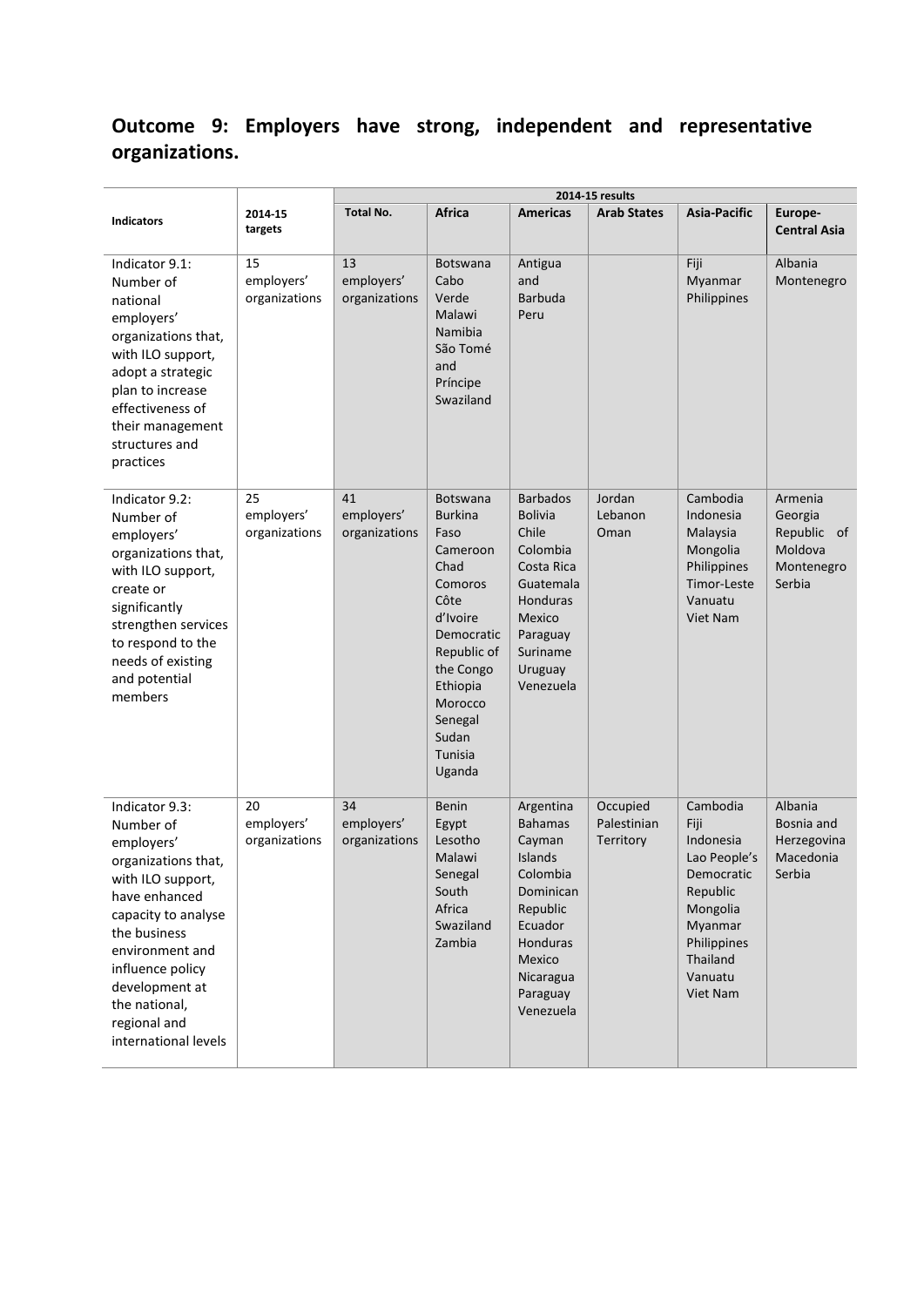## *How the strategy delivered on the two or three areas of focus identified in the programme and budget 2014-15*

A key priority was to strengthen the capacity of business and employers' organizations to provide useful membership services and engage in policy development with a view to ensuring an environment conducive to business development and sustainable enterprise. In line with the strategic priorities, the Outcome's indicators measure organizational strengthening in three areas: strategic planning and governance, provision of membership services and policy development. The overall results exceeded the targets for the biennium. A combination of factors contributed to these results: cost-efficient use of resources, continued development and application of tools, and the ongoing institutional capacity-building begun during the previous biennium.

The Turin Centre's Essentials of Occupational Safety and Health (EOSH) training package for employers' organizations resulted in a number of new and improved membership services that contributed to stronger results under Indicator 9.2. A new tool, the Customer Relationship Management (CRM) software package, was introduced in over 40 countries. The software gives better insight into membership needs and professionalizes membership management, leading to improved member services in a number of organizations. Under Indicator 9.3, a significant number of successful results were linked to application of the ILO's Enabling Environment for Sustainable Enterprises (EESE) toolkit.

The larger number of results under Indicators 9.2 and 9.3 is related to the smaller number of successful results under Indicator 9.1. Strategic planning (9.1) is a building block in preparation for more effective delivery of membership services and policy advocacy and is designed primarily to help weaker organizations prepare for work under Indicators 9.2 and 9.3. Many of these organizations have become sophisticated enough to focus on scaling up their membership services and policy development.

### *How the strategy delivered support to constituents*

Underpinning capacity development is the ongoing research programme, carried out in cooperation with academic partners, which performs empirical analyses of organizational and functional developments in order to prepare constituents for change. Knowledge gaps were identified and studies undertaken to shed light on the adaptive capabilities of organizations in Western Europe, the interaction of apex and sectoral organizations and the role of sectoral organizations in promoting productivity and growth in selected sectors in South-East Asia. Research also focused on the role of employers and business organizations in crisis and disaster preparedness, response, and reconstruction in response to the needs of constituents in unstable and disaster-prone regions in South-East Asia and the Pacific. In November 2015, a research symposium on the theme, "The Future of Employers and Business Organizations: Adaptations and Transformations", was organized in order to discuss the findings of this research with experts and practitioners and to identify elements for the future research agenda. The outcomes of the symposium will contribute to the Office's work on the Future of Work centenary initiative in the areas of labour market governance and the role of the social partners.

In recognition of the growing demand for policy engagement by constituents, evidence-based approaches to policy-making, especially in fostering sustainable enterprises, job creation and development, was a key area of support. The EESE methodology and toolkit are proving to be a useful tool with which constituents can develop and promote their policy agendas for improving the enabling environment for sustainable enterprise. Employers in Botswana, Zambia, Swaziland, Malawi, Cambodia, Vanuatu and Honduras launched national business agendas in order to engage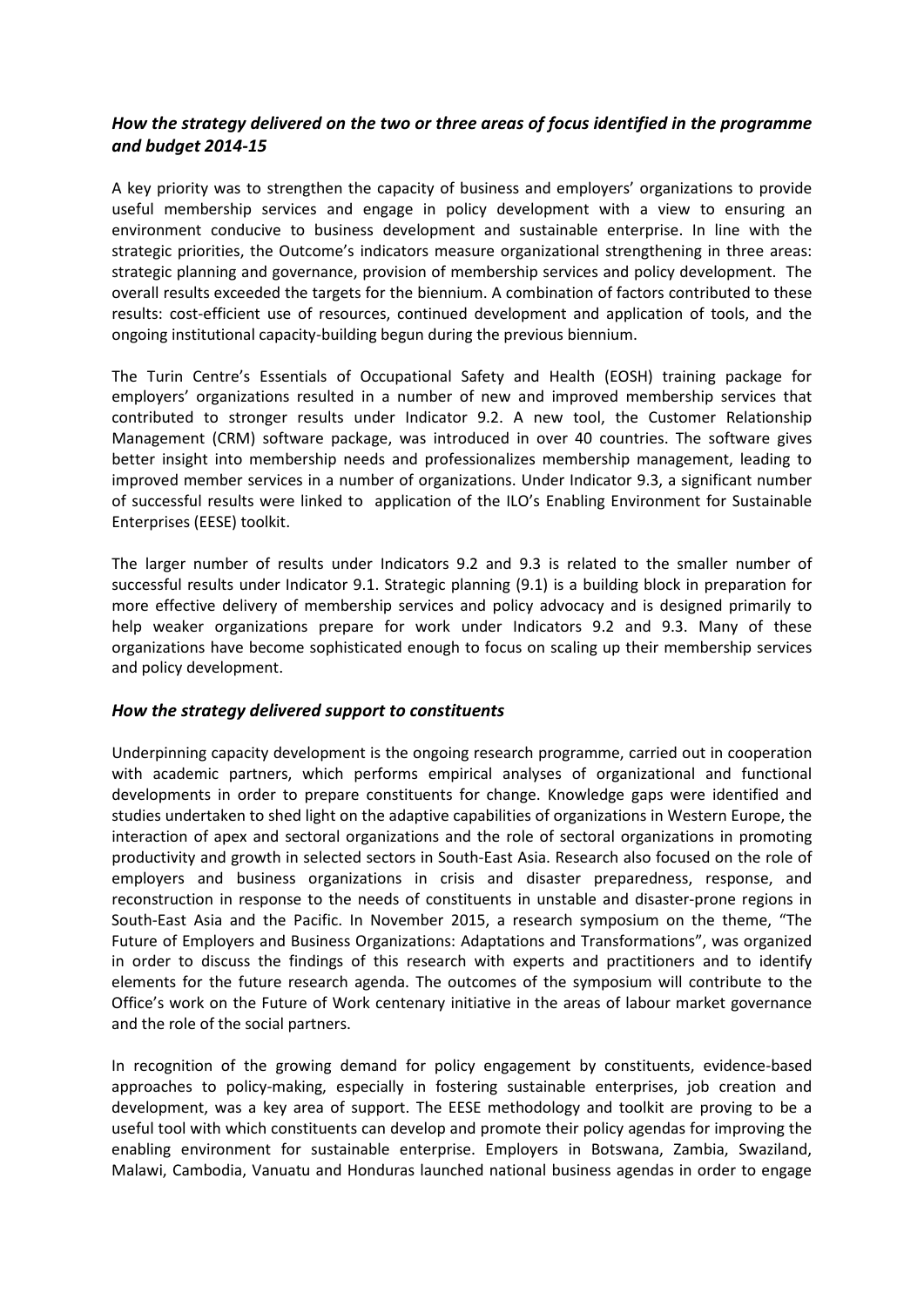with policy-makers and propose changes on the basis of empirical evidence. Work has also begun on analysing the causal relationships between policy engagement outcomes, which highlight the role of monitoring and learning as a critical element of the policy process that can maximize outcomes. A new tool, which consists of practical monitoring and evaluation instruments designed to help constituents to better plan, implement and learn from their policy engagements, has been tested in capacity-building programmes in Asia and Africa. An online platform that allows employers' organizations to produce their own secondary data assessments based on their research and policy needs was also developed and made available to employers' organizations.

Through the Organization's wider engagement with the private sector, further efforts to establish the entry point function and increase opportunities for the Office to work with enterprises were made, including through direct enterprise encounters with companies. In cooperation with employer constituents and their representative organizations, new areas of engagement, such as the Global Business Network for Social Protection Floors, were established and new avenues of outreach were pursued, including through conferences and individual meetings.

### *How the strategy helped to address gender equality and non-discrimination*

A report, entitled *Women in Business and Management: Gaining Momentum*, brings together data and ILO statistics to provide a comprehensive, up-to-date picture of women in the business world and in management positions. The report provides a solid, research-based basis for increasing knowledge of the good practices, resources, organizational structures and networks already in place in the business community. To promote the report and its messages, events in Singapore and London brought constituents from businesses and their representative organizations together with experts and practitioners from around the world. The participants discussed the challenges and critical steps for increasing women's access to leadership positions and levelling the playing field. The report's main messages on the business case for promoting gender equality and diversity in the workplace, increasing women's participation in governance structures and fostering their entrepreneurship through an adapted business environment continue to be promoted in various national and international forums. In addition, the gender dimension of the EESE methodology has been further strengthened to ensure the gender sensitivity of policy outcomes.

In cooperation with employers' organizations and Network member companies, the ILO Global Business and Disability Network is developing a growing number of national networks in four regions. New and existing networks have been supported in China, Saudi Arabia, Egypt, Zambia and Peru and technical assistance is being provided with a view to the establishment of networks in Kenya and Nigeria. In October 2015, 11 major international companies became the first signatories to the Business Charter on Disability. A tool for promoting the inclusion of persons with disabilities in the world of work, the Charter is the first of its kind to be initiated by companies. It covers a wide range of areas, from protecting staff members with disabilities from discrimination to progressively making company premises and communication for staff accessible to all employees.

### *Significant external partnerships that have helped in delivering the strategy*

Partnerships with like-minded donors from business organizations have been formed in order to develop consistent approaches, facilitate the sharing of good practices and inform policy development. A partnership with the University of Konstanz was formed in order to disseminate research findings and promote academic interests regarding employers' and business organizations. An academic network has been expanded to include researchers from Asia, Europe and North America. Strengthening the monitoring and learning dimension of policy influence through the EESE toolkit involved collaboration with the Overseas Development Institute (ODI), a leading United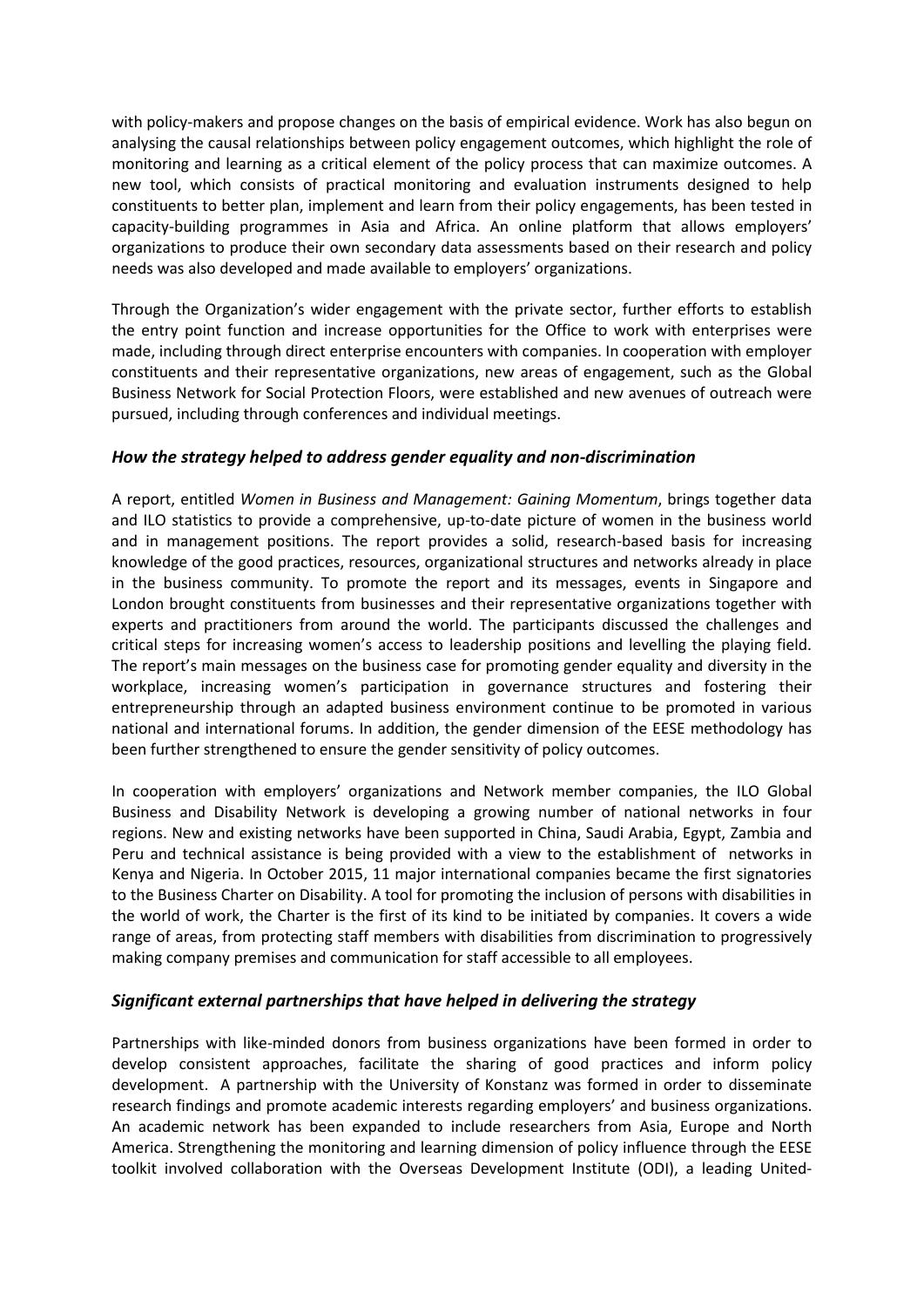Kingdom-based think tank, and a network was established with 14 Latin American think tanks in order to strengthen cooperation and information exchange on key employer research priorities.

| <b>Significant outputs</b>             |                                                                                                                                                                                                                                                                                                                                                                                                                                                                                                                                                                                                                                                                                                                                                                                                                                                                                                                                                                                                                                                                                                                                                                                                                                        |  |  |  |  |
|----------------------------------------|----------------------------------------------------------------------------------------------------------------------------------------------------------------------------------------------------------------------------------------------------------------------------------------------------------------------------------------------------------------------------------------------------------------------------------------------------------------------------------------------------------------------------------------------------------------------------------------------------------------------------------------------------------------------------------------------------------------------------------------------------------------------------------------------------------------------------------------------------------------------------------------------------------------------------------------------------------------------------------------------------------------------------------------------------------------------------------------------------------------------------------------------------------------------------------------------------------------------------------------|--|--|--|--|
| Knowledge generation<br>and management | A research report, The Future of Interest Representation: Issues and Challenges, was produced<br>$\bullet$<br>and a research symposium on The Future of Employers and Business Membership Organizations:<br>Adaptations and Transformations was held in Konstanz, Germany in December 2015. The report<br>provides a thorough review of existing research and empirical evidence of transformations and<br>adaptations by employers' and business organizations at the global and regional levels, including<br>in European and Association of South-East Asian Nations (ASEAN) countries. It identifies key<br>research gaps that should be addressed in the future. The symposium created an academic and<br>practitioners' platform for the dissemination of knowledge regarding current status, trends and<br>developments in employers' and business organizations to a wider academic network and<br>promoted further interest in the subject. Better understanding of the institutional and<br>organizational dynamics of employers' and business organizations is expected to contribute to<br>the ongoing debate on the Future of Work, labour market governance and ILO programmes of<br>relevance to employer constituents. |  |  |  |  |
|                                        | The second edition of the regional report on the promotion of sustainable enterprises in Latin<br>٠<br>America was published in collaboration with the Centro de Investigación para el Desarrollo<br>(CIDAC). One of the main challenges faced by Latin American employers' organizations is the<br>need to build a cohesive policy position in the main policy-making debates in the region. These<br>organizations have been especially committed to the "conducive environment for sustainable<br>enterprises" concept, first launched in 2007 at the 96th Session of the International Labour<br>Conference (ILC). The report is a new edition of a similar report that was published for the first<br>time in 2012. It contains a full assessment of the 17 policy pillars of the enterprise environment in<br>Latin America, highlighting the primary achievements and challenges and providing employers at<br>the regional level with a tool for influencing key regional processes with a view to strengthening<br>social dialogue in these forums.                                                                                                                                                                           |  |  |  |  |
|                                        | The Road to ASEAN Economic Community 2015: The challenges and opportunities for enterprises<br>$\bullet$<br>and their representative organizations was issued at the ASEAN Confederation of Employers<br>(ACE) Board meeting in May 2014 with support from the Norway partnership. The report<br>provides recommendations on ways for ACE and its members to remain relevant and respond to<br>the changing needs of their members as the ASEAN countries move towards a more integrated<br>market economy. Through a participatory approach involving employers' organizations in the<br>ASEAN region, the report and related process has significantly strengthened the capacity of ACE<br>to provide its members with relevant and timely information on the ASEAN integration process,<br>in particular on matters relating to labour mobility, employment relations, skills and social<br>dialogue. These findings were presented at the national level in Cambodia, Viet Nam and<br>Cambodia.                                                                                                                                                                                                                                    |  |  |  |  |
|                                        | Extensive research on the future of work and the changing goals, needs and challenges facing the<br>٠<br>new generation of enterprises and workers in the ASEAN region has been conducted under the<br>Norway partnership with employers' organizations and international experts. The research<br>methodology includes a survey of enterprises and students in 10 ASEAN countries. The research<br>will make a significant contribution to the Director-General's future of work centenary initiative<br>and to the 16th Asia and the Pacific Regional Meeting (2016) by providing primary data on and<br>evidence of the impact of technology on people, firms and work in the ASEAN region. A<br>comprehensive report will be presented in 2016 at a major employers' conference and its<br>findings will equip employers' organizations with the knowledge and tools needed in order to<br>contribute to national and regional level policy discussions related to the future needs of<br>enterprises.                                                                                                                                                                                                                             |  |  |  |  |
|                                        | The ILO report, Women in Business and Management: Gaining momentum, was introduced and,<br>as direct follow-up, an international conference, organized in cooperation with the International<br>Finance Corporation and Confederation of British Industry, was held in London in April 2015. In<br>July 2015, a regional report, Women in business and management: Gaining momentum in Asia<br>and the Pacific, was launched at a regional meeting organized in partnership with the Singapore<br>National Employers Federation. Both reports received significant media attention and have been<br>widely disseminated to ILO constituents and partners. The two reports provide up-to-date<br>statistics, measures and initiatives on the advancement of women in business and management<br>and discuss the business case for gender equality advocacy. Employers' organizations are now<br>better equipped to engage in national policy development, promote gender equality and help<br>their members to better respond to rapidly-changing gender roles in the business environment.                                                                                                                                             |  |  |  |  |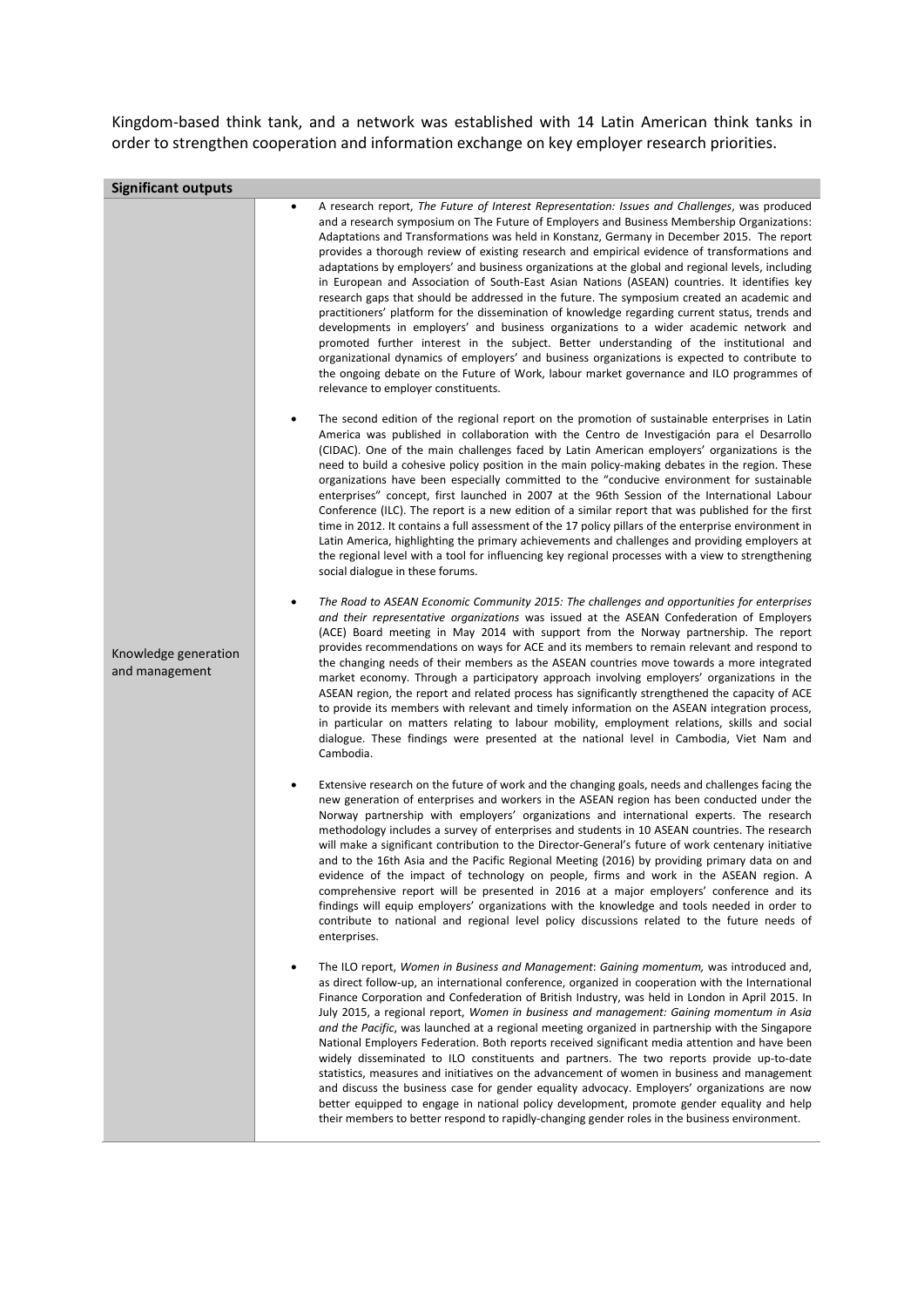| Upstream policy advice | A symposium on supply chains for employers, held in Bangkok in December 2015, brought<br>٠<br>together business actors in the supply chain – including suppliers, multinational enterprises and<br>industry initiatives, sectoral associations and employers' organizations $-$ to review current<br>practices, assess lessons learned and prepare for the ILC discussion on decent work in global<br>supply chains. By bringing together major actors in the debate, the workshop increased overall<br>understanding of the complex issues related to global supply chains, identified areas of<br>convergence and divergence among the various actors and strengthened the capacity of the<br>participating employers' organizations to educate their members on these issues.<br>In October 2015, 11 major international companies became the first signatories to the Business<br>$\bullet$<br>Charter on Disability. Signatories commit to the principles set out in the Charter. A tool for<br>promoting the inclusion of persons with disabilities in the world of work, the Charter is the first of<br>its kind to be initiated by companies. It covers a wide range of areas, from protecting staff<br>members with disabilities from discrimination to progressively making company premises and<br>communication for staff accessible to all employees. By honouring the commitments made under<br>this Charter, the private sector will demonstrate leadership by making it possible for people with<br>disabilities to carry out productive work and to live in dignity. Its signing by 11 major companies<br>will facilitate the dissemination of a simple but essential message: employing persons with<br>disabilities is not only a moral act; it is also good for business. The Charter, in conjunction with a<br>self-assessment tool, allows companies to conduct internal assessments of their progress on<br>disability issues.<br>The ILO supported efforts to build the capacity of the ASEAN Confederation of Employers (ACE) to<br>$\bullet$<br>represent regional employers' organizations in key policy debates on issues such as migration, |
|------------------------|--------------------------------------------------------------------------------------------------------------------------------------------------------------------------------------------------------------------------------------------------------------------------------------------------------------------------------------------------------------------------------------------------------------------------------------------------------------------------------------------------------------------------------------------------------------------------------------------------------------------------------------------------------------------------------------------------------------------------------------------------------------------------------------------------------------------------------------------------------------------------------------------------------------------------------------------------------------------------------------------------------------------------------------------------------------------------------------------------------------------------------------------------------------------------------------------------------------------------------------------------------------------------------------------------------------------------------------------------------------------------------------------------------------------------------------------------------------------------------------------------------------------------------------------------------------------------------------------------------------------------------------------------------------------------------------------------------------------------------------------------------------------------------------------------------------------------------------------------------------------------------------------------------------------------------------------------------------------------------------------------------------------------------------------------------------------------------------------------------------------------------------------------------------------------|
|                        | skills mobility and regional integration under an initiative entitled "Tripartite Action for the<br>Protection and Promotion of the Rights of Migrant Workers in the ASEAN Region" (the ASEAN<br>TRIANGLE project). As a result, country employer migration background notes; technical<br>workshops and reports and ACE policy papers on OSH, skills, recruitment and forced labour; and<br>country case studies to capture enterprise best practices in recruiting skilled migrant workers<br>were developed. Through its reports and policy documents, as well as a number of technical<br>workshops organized for its members, ACE has been able to contribute more effectively the<br>preparation of key statements on ASEAN platforms. The Confederation has also developed and<br>endorsed regional policy positions on issues related to labour mobility: skills and mobility,<br>occupational safety and health (OSH), productivity, recruitment and forced labour.                                                                                                                                                                                                                                                                                                                                                                                                                                                                                                                                                                                                                                                                                                                                                                                                                                                                                                                                                                                                                                                                                                                                                                                             |
| Capacity development   | A new resource, Monitoring and Learning from Policy Engagement: Toolkit for Employers' and<br>$\bullet$<br>Business Organizations, was developed. Employer constituents can use this resource to better<br>plan, monitor and learn from their policy engagement. Pilot testing of the Toolkit helped<br>employers' organizations, involved in ILO-Sweden Partnership-funded programmes to adopt a<br>systematic approach to tracking the results and impact of advocacy strategies for improving the<br>business environment.                                                                                                                                                                                                                                                                                                                                                                                                                                                                                                                                                                                                                                                                                                                                                                                                                                                                                                                                                                                                                                                                                                                                                                                                                                                                                                                                                                                                                                                                                                                                                                                                                                            |
|                        | A Secondary Data Report Tool (SDRT) was developed as an online platform that allows<br>٠<br>employers' organizations to produce their own secondary data assessments based on their<br>research and policy needs. The SDRT allows employers' organizations in several regions (the<br>Americas, Asia, Africa and Eastern Europe) to process and analyse secondary data using over 100<br>indicators from several official sources to produce their own secondary data assessments<br>covering the 17 pillars of the 2007 ILC conclusions. These organizations now have a user-friendly<br>tool for describing the current challenges, strengths and main areas for reform of enterprise<br>environments for presentation to their members and use in national policy debates.                                                                                                                                                                                                                                                                                                                                                                                                                                                                                                                                                                                                                                                                                                                                                                                                                                                                                                                                                                                                                                                                                                                                                                                                                                                                                                                                                                                            |
|                        | The ITC-ILO trained 2,600 employers' representatives from 70 countries through 140 national,<br>$\bullet$<br>subregional and interregional activities with a focus on increasing representativeness,<br>institutional capacity, service delivery and policy influence. Key training and tools delivered<br>include the Customer Relationship Management (CRM) software package, which was<br>implemented at the national level in 47 countries; and the Essentials of Occupational Safety and<br>Health (EOSH) training package, which focused on setting up new health and safety training<br>services in 24 countries with at least 3,150 trainees. Using the CRM, employers' organizations<br>have adopted professional membership management tools in order to increase their<br>membership, and representativeness and improve their services. Through EOSH, employers'<br>organizations have created new services that create sustainable income and are relevant to the<br>decent work objectives in the field of OSH.                                                                                                                                                                                                                                                                                                                                                                                                                                                                                                                                                                                                                                                                                                                                                                                                                                                                                                                                                                                                                                                                                                                                            |
|                        | A new enterprise training tool, <i>In Business</i> , was developed to support small and medium-sized<br>$\bullet$<br>enterprises (SMEs). It provides effective tools that employers' organizations can use to facilitate<br>the work of their business membership associations through a commercially sustainable demand-<br>driven business model. In Business was launched with the Employers' Confederation of the<br>Philippines (ECOP) in 2015 and will be further expanded through employers' organizations in Asia<br>and the Pacific and in other regions. In Business helps employers' organizations to provide a<br>range of services to SMEs, expand their national brand and increase their membership. It includes<br>a monitoring tool which allows for tracking of key performance indicators and automated                                                                                                                                                                                                                                                                                                                                                                                                                                                                                                                                                                                                                                                                                                                                                                                                                                                                                                                                                                                                                                                                                                                                                                                                                                                                                                                                               |